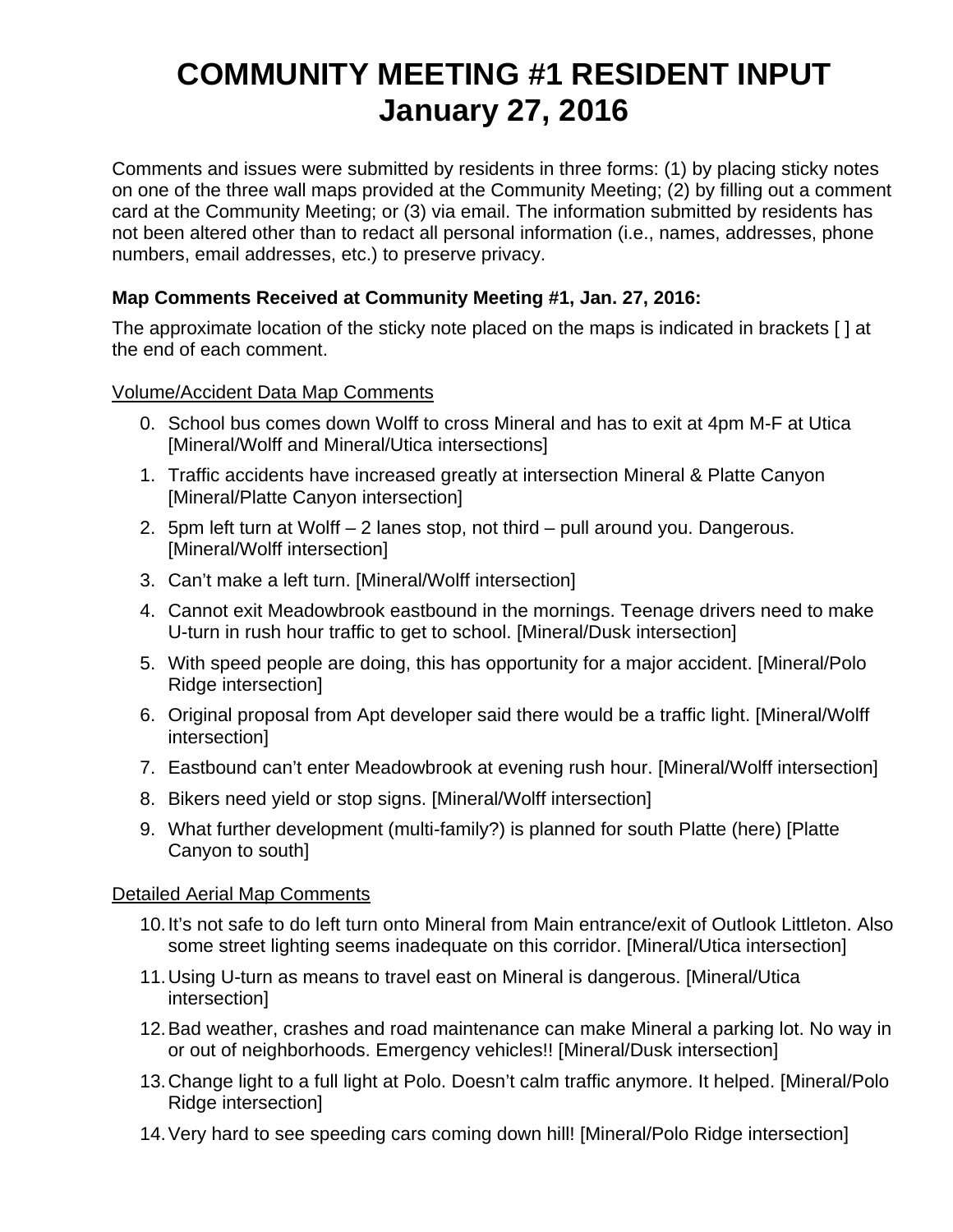15. What will be developed here (Ensor Property)? What impact on traffic backup on Mineral? [Mineral/Platte River intersection]

## General Aerial Map Comments

- 16. Eastbound Platte River crossing are only at Mineral, Bowles and Belleview. Can State be involved in providing flyover access to C-470 eastbound?!! [Platte Canyon]
- 17. Consider entrance from Platte Canyon to EB C-470 to draw off some of the Jefferson County traffic. [Platte Canyon]
- 18. We would like to be able to make a left turn here (from westbound Mineral Drive to southbound Platte Canyon Road). [Platte Canyon/Mineral Dr intersection]
- 19. What about the additional traffic from upcoming townhouses near the car wash?! (Jefferson County development project to the south along Platte Canyon Road.) [Platte Canyon south of Mineral Drive]
- 20. Speed limits are not being enforced. How many speeding tickets have been written on Mineral in the past year? [Mineral west of Wolff]
- 21. Rather than make U-turns traffic often shoots into Wolff. U-turns at Hinsdale Court and then leaving right. Safety is the issue. [Wolff north of Mineral]
- 22. Left turn during rush hour is very difficult and dangerous. [Mineral/Wolff intersection]
- 23. When making left into Wolff a westbound car entering the turn lane for Dunkin Donuts blocks the sight line for the car in the eastbound turn lane. [Mineral/Wolff intersection]
- 24. Put in the traffic light at Wolff. Can't make turns. People ignoring no U-turns. Horrible backups. [Mineral/Wolff intersection]
- 25. Access in/out of this area has not been modified to accommodate increased traffic/pedestrians/daycare. [The Meadows at Platte Valley]
- 26. Inability to turn left. [at Mineral/Wolff intersection]
- 27. Is the new development owner's offer to install a light still available (i.e., they are still building)? [The Meadows at Platte Valley]
- 28. Need to figure out how to consider severity and safety risk at intersections rather than just traffic volumes. Volume data will not measure the real problem at this intersection. [Mineral/Wolff intersection]
- 29. 20% of traffic accidents surveyed over Jan '13 Dec '15 occurred at Mineral & Wolff. No solution offered. [Mineral/Wolff intersection]
- 30. In addition to frequency of incidents, severity of incidents needs to be considered. This is a high speed, unprotected intersection. [Mineral/Wolff intersection]
- 31. U-turn sign forces vehicles into our community. Please remove u-turn sign. [Mineral/Wolff intersection]
- 32. Turning left into the Meadowbrook community as I proceed east across Platte Canyon between 4:30 pm and 6:30 pm is very difficult. The number of accidents has increased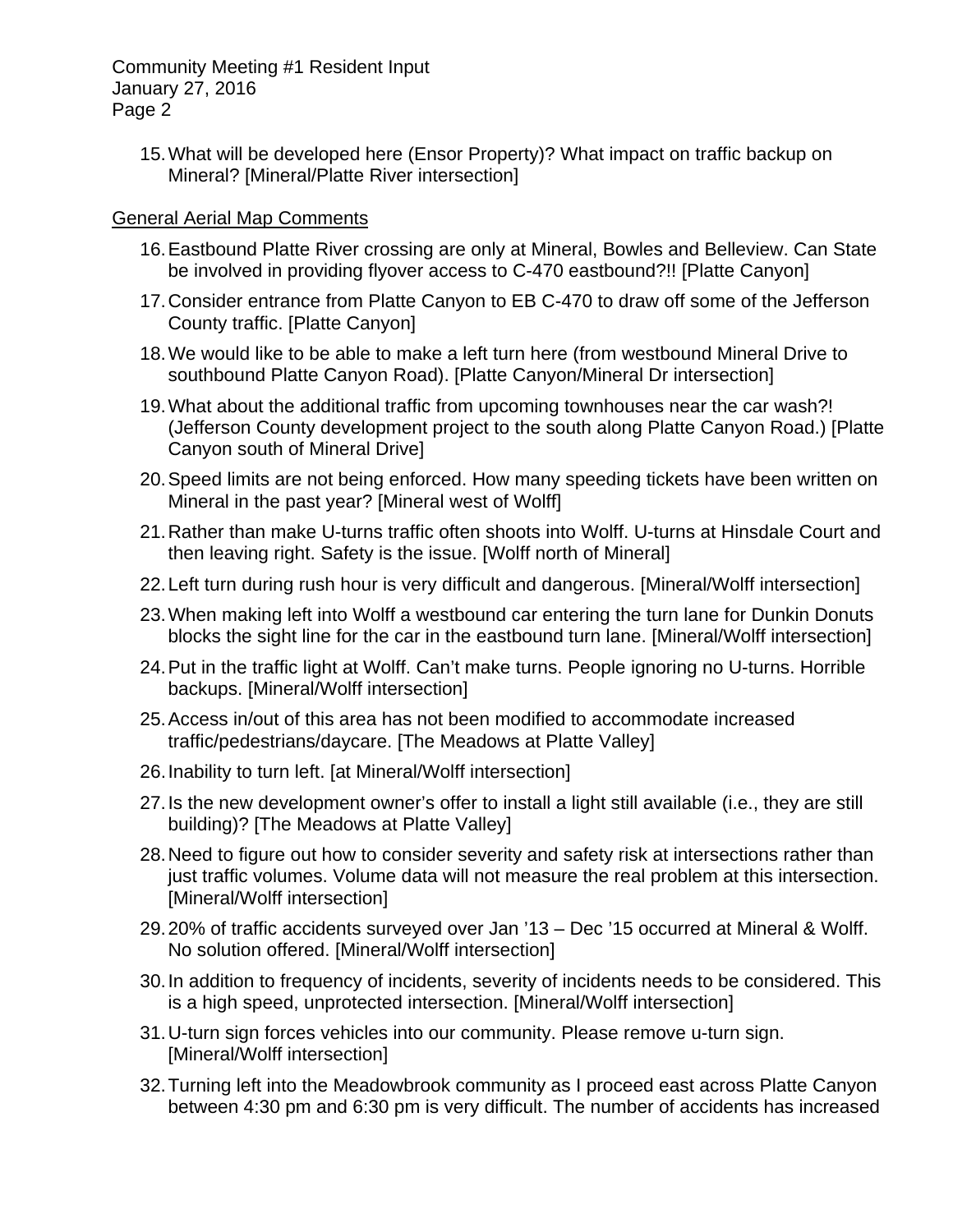> dramatically since construction started on the new apartments. Safety is a major concern. [Mineral/Wolff intersection]

- 33. Speed way too high from Platte Canyon to first side street. [Mineral between Platte Canyon and Wolff]
- 34. Apartment construction has added to number of cars traveling on Mineral. Many trying to make a left, turn right onto Mineral and do U-turns by Overlook and Polo Reserve. [The Meadows at Platte Valley]
- 35. People get lost and end up circling the cul-de-sac because they don't realize it's a dead end. [Hinsdale west of Geddes]
- 36. Overlook concerns safety for children can't crossover going left (west) at rush hour or heavily trafficked times. [Mineral/Utica intersection]
- 37. Traffic violates speed limits. [Mineral between Utica and Overlook/Dusk]
- 38. Lack of pedestrian crossings between South Platte and Polo Reserve. [Mineral between Utica and Overlook/Dusk]
- 39. Can't turn left (east) in the morning. In the evening can't turn (west). Not safe walking when people U-turn from shopping center hitting curb and onto sidewalk. [Mineral and Dusk intersection]
- 40. Cannot turn left onto WB Mineral in the morning. Cannot turn either direction in the afternoon. [Mineral and Dusk intersection]
- 41. Left turn during rush hour is difficult and dangerous. [Mineral and Dusk intersection]
- 42. Inability to turn left. [Mineral and Dusk intersection]
- 43. Risk of drivers turning out and hitting bicycle/pedestrian traffic using path. [Mineral and Dusk intersection]
- 44. We would like to be able to make a left turn here. [Mineral and Overlook intersection]
- 45. Improve visibility of pedestrians for traffic coming out of Overlook. [Mineral and Overlook intersection]
- 46. We live in Overlook. During rush hours AM and PM making a left turn onto Mineral is lengthy, and dangerous. [Mineral and Overlook intersection]
- 47. Correlate timing of lights between Polo Reserve and Platte Canyon. [Mineral and Overlook intersection]
- 48. 3 lanes raceway, 4 if you count turn lanes. Sunlight in eyes eastbound morning, westbound at night, hard for drivers to see people exiting side roads. [Mineral between Overlook/Dusk and Polo Ridge]
- 49. [REDACTED] Issues: 1. Traffic volumes during rush hours (8 AM and 5 PM); 2. Traffic accidents from Dusk to Wolff during rush hours; 3. Need more traffic law enforcement during rush hours; 4. Need the NO U-TURN sign limitation of 6 AM to 9 AM removed; 5. The inadequate setback of the apartments causing icing of Mineral all winter; 6. Need Platte Canyon expanded/improved to allow access to Bowles during rush hours; 7. Could use traffic light/Polo traffic speed sign at Mineral and Dusk. [Mineral]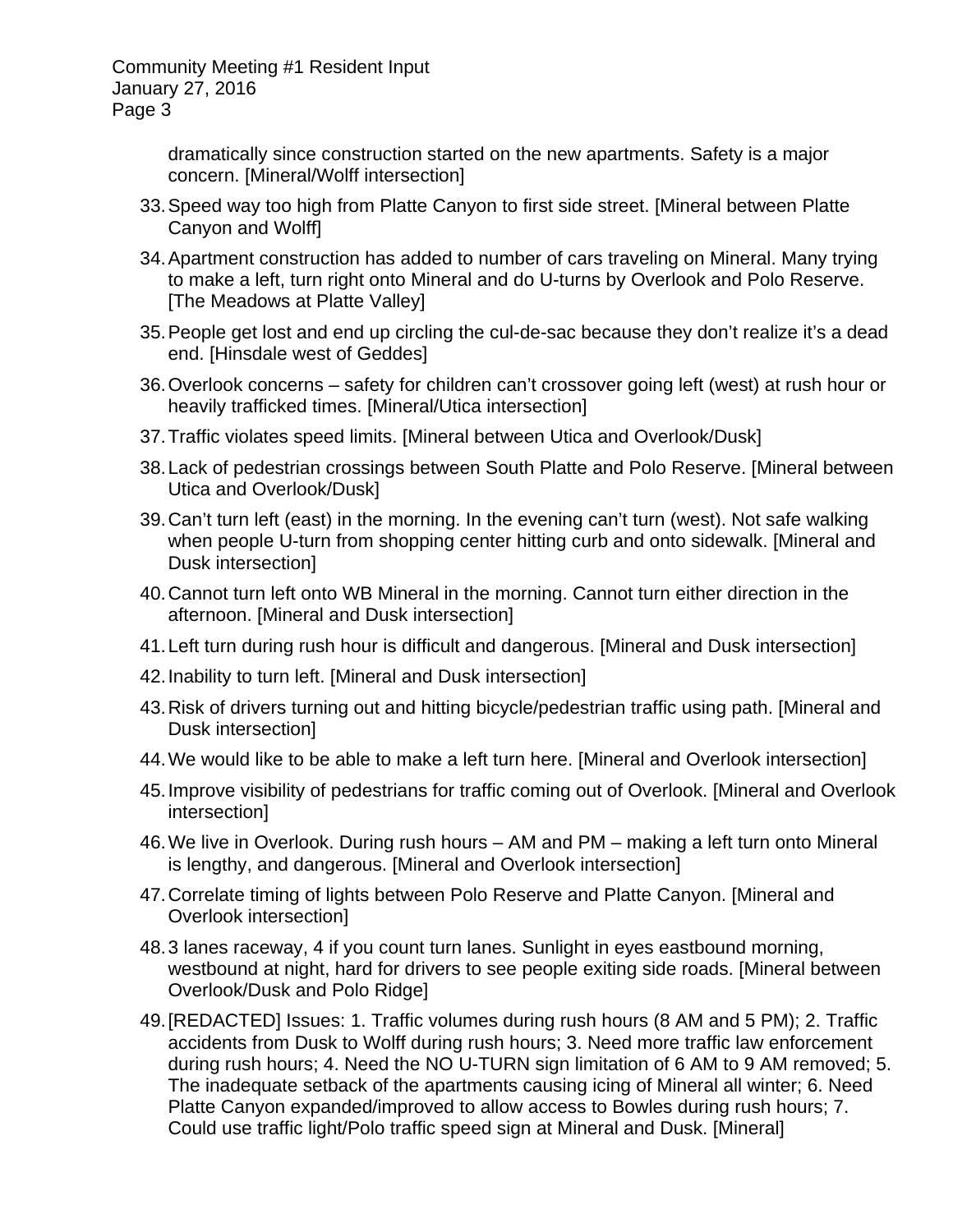- 50. I am concerned for my daughter and granddaughter when they leave exiting our south gate due to traffic and excessive speed. [Mineral/Polo Ridge intersection]
- 51. Difficulty turn east from Polo Ridge during peak hours lights aren't working. Can't turn. [Mineral/Polo Ridge intersection]
- 52. Polo Ridge left turn onto Mineral very risky. [Mineral/Polo Ridge intersection]
- 53. Difficulty: turn east (left) from Mineral gate of Polo Reserve: morning 7:00 to 8:30; evening 4:30 to 6:00. [Mineral/Polo Ridge intersection]
- 54. The Polo Reserve light used to be programmed to work during rush hours. No longer does – always green, unless pedestrian pushes crosswalk button. We've noticed the difference. [Mineral/Polo Ridge intersection]
- 55. I see no reason for this light except that it allows me to make a U-turn (my go-to left turn) from Mineral and Overlook Way. [Mineral/Polo Ridge intersection]
- 56. Bikers do not stop at stop sign and have run into my car or cause close calls on accidents. [Mineral/Polo Ridge intersection]
- 57. Issues are more severe at certain times of day but some are at all times: 1. Speed some vehicles are doing 60+ mph by the time they get to Polo Ridge eastbound; 2. In the morning they are facing sun; 3. It is dangerous to turn right and virtually impossible to turn left. [Mineral/Polo Ridge intersection]
- 58. We cannot exit our area either east or west in the morning or evening due to traffic and cars speeding both directions. It is not safe to enter Mineral without risking an accident. [Mineral/Polo Ridge intersection]
- 59. There is a crossing light at Polo Ridge. It used to cycle in the evening. Someone decided to stop this light cycling. That could be done both morning and evening [REDACTED]. [Mineral/Polo Ridge intersection]
- 60. \$2000 worth of damage done to wife's car as she hit snow bank trying to join road in right hand turn with cars speeding down road. [Mineral/Polo Ridge intersection]
- 61. Left hand turn from Polo Ridge to Mineral impossible, dangerous. [Mineral/Polo Ridge intersection]
- 62. Safety concerns from high "65 mph" speeding vehicles from eastbound vehicles [REDACTED] [Mineral/Polo Ridge intersection]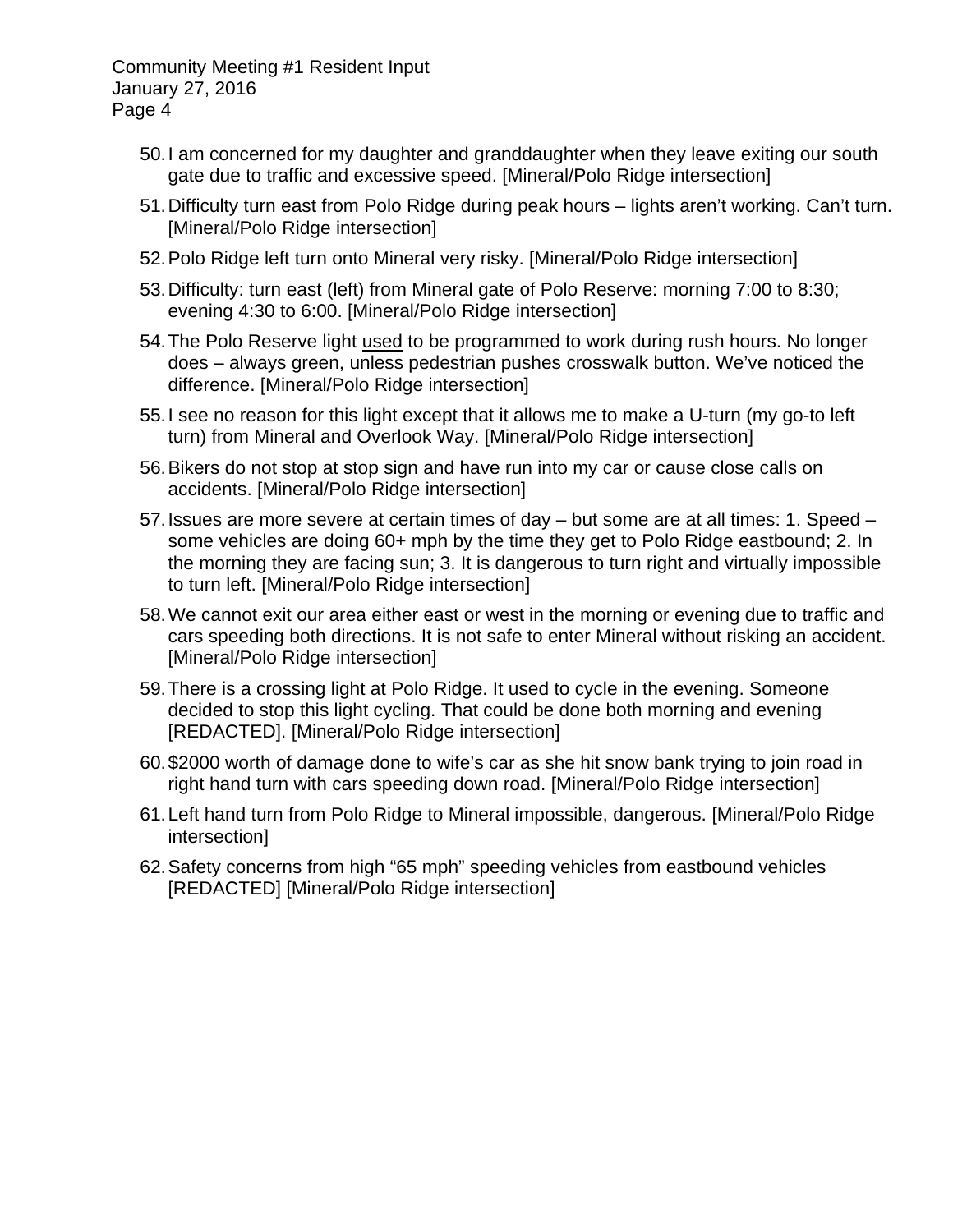## **Comment Forms Received at Community Meeting #1, Jan. 27, 2016:**

- 1. [REDACTED] Exiting from Polo Reserve onto Mineral is dangerous for every resident and their kids. People drive well over the speed limit going both east and west making getting out of the neighborhood a substantial problem.
- 2. [REDACTED] 1. Meadowbrook has no alternate means of exit as compared to other neighborhoods. 2. Left hand turns are against 3 lanes of traffic – not 2 lanes on rest of Mineral. If you count turn lane it is 4 lanes – then add traffic from Dunkin Donuts it is a challenge. 3. Need to find a safe way to turn into and out of Meadowbrook. 4. Of 14 left turns (going east on Mineral) Platte Canyon to Broadway, the turns at Meadowbrook are only ones without lights – 7 turns have lights, 4 past Santa Fe are lefts into businesses and remaining 3 at Meadowbrook and Polo Sanctuary.
- 3. [REDACTED] Bikers do not stop at the stop sign at Polo & Mineral. Twice bikers ran into my car as I was waiting to exit Polo – very dangerous. The lanes go from 2 to 3 as you drive west.
- 4. [REDACTED] Turning east (left) on Mineral at gate of Polo Reserve neighborhood (Polo Ridge Dr.) difficult times: 7:00 – 8:30 am M-F; 4:30 – 6:30 pm M-F.
- 5. If our elected officials had actually thought traffic through before allowing all these apartments (and now more development on Platte Canyon south of Mineral) – none of which generates sufficient income to the City and County – we wouldn't have these messes! Bowles is seriously so over built it cannot be widened. How the City Council got re-elected is beyond understanding. There have been way more traffic accidents at Platte Canyon and Mineral in the last year than in the last 3.
- 6. I am an Overlook resident. To head west during morning or evening rush hour on Mineral I head north on Platteview, west on Jamison, south through Mountain Gate and merge northbound onto Platte Canyon. Then I turn left/west on Mineral/Ken Caryl at the light. The Mountain Gate streets are narrow, busy, and have kids and pedestrian traffic. Seems like I'm adding a safety issue to Mountain Gate residents and myself.
- 7. [REDACTED] Left turn from Polo Ridge onto Mineral very risky/dangerous.
- 8. Need to make traffic light at Polo Ridge a real light (rather than just pedestrian) at certain times of day.
- 9. [REDACTED] You stated safety was the #1 concern. We have a crossing light at Polo Ridge Drive. During rush hour both AM and PM that light could be part of the light control system for Mineral. It should function like a normal traffic light during those times.
- 10. (1) 4:30 PM today, tried leaving subdivision from Dusk, one vehicle in front of me; took 5 lights to get onto Mineral east. (2) Wait at Dusk and Wolff to exit, only to have vehicle turning into Meadowbrook only making a U-turn. Yeah now we get to wait 5 more lights. (3) I've been one of the "11 accidents," which has led to traumatic life style. (4) What the h--- with all the snow, so we can't get out! (5) I brought up opening Mineral Drive to both south and north admittance 7 years ago. NOW it's maybe good enough? (6) We were told/sold the light at Wolff/Mineral was definite, if the strip mall went in. NOW it's not good enough? (7) Selling and leaving neighborhood looks better every day.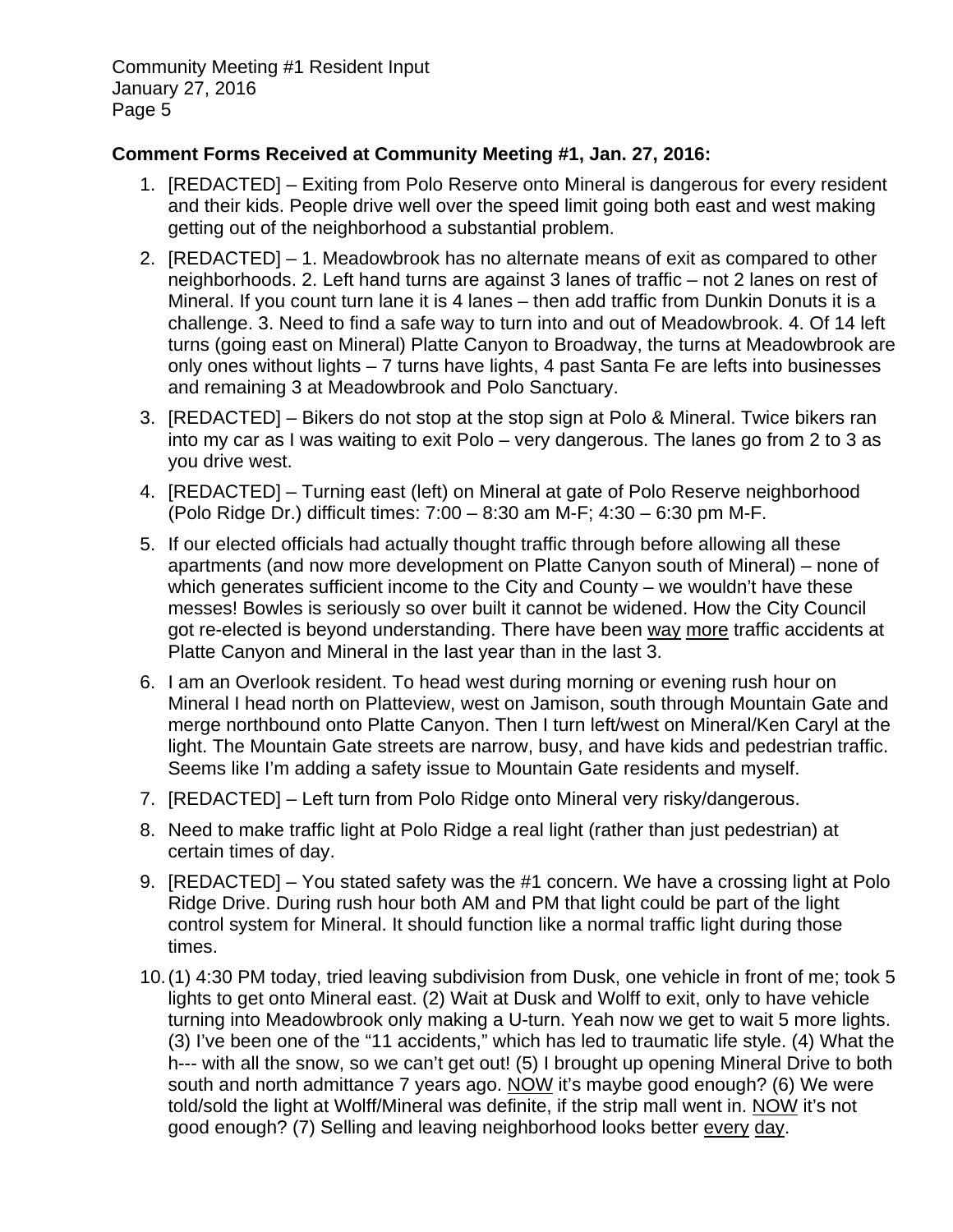## **Email Comments Received to Date:**

- 1. [REDACTED] Received Jan. 18, 2016 Below are a few we would like addressed at the meeting:
	- people continue to make U turns at Mineral and Wolf between 6-9 am. There was a discussion of no U turns at all at this intersection (we prefer that).
	- the joints on the road need to be re-sealed, currently this creates a lot of noise as cars drive on it (Highlands Ranch and Lone Tree recently modified the roads and it's much quieter)
	- the restaurants (Subway, Dunkin Donuts, King Liquor leave their lights on all night - can they turn off lights at 11 pm or earlier?
	- create a merge lane to head east from Wolf on to Mineral
- 2. [REDACTED] Received Jan. 21, 2016 I recently came across a letter from you to Meadowbrook residents. It didn't show a date but was in the last few years. That letter indicated that 27,000 vehicles use Mineral and the average speed was 47 mph while the speed limit is 45. Approximately 36% of people exceeded the speed limit going eastbound and 26% going westbound. The 85th percentile was 55 mph, west bound, and 53 mph east bound. I am sure the traffic has increased since then.

That letter referenced the cycling of the crossing signal at Polo Ridge and the electronic speed signs which have been very helpful. You also mentioned the development at Mineral and Platte Canyon, indicating the developer would need to make traffic improvements. Although it was mentioned that a stop light at Wolffe and Mineral would be part of this development, it never happened.

I sent by a separate email the response from Mark Relph to my recommendations made in June last year. He had several technical reasons for not implementing any significant changes. While Ralph does not appear to be concerned with the intersection of Mineral and Platte Canyon, there were at least two significant accidents in that intersection in the last month. My wife has an addition suggestion for that intersection. She suggests left turns on green arrow only which might reduce the number of cars running the red light, which is frequent. I will never understand why people are opposed to red light cameras.

I have not followed the further development at Mineral and Santa Fe but this will increase the traffic issue. Littleton obviously has traffic issues for all east-west streets as only Mineral and Bowles are the only streets that allow continuous traffic from Broadway west. It would be interesting to learn more about what is happening up there.

One other thing I wanted to mention to you is in regard to the little stop signs at the sidewalks at Wolffe and Dusk. They are still missing. Even though you are a biker, I still think the bikers took them. While bikers may not stop, it at least provides some help and protection to autos entering Mineral. At Wolff, you have to worry about bikers and cars coming from both directions, people making u-turns and cars coming at you from Dunkin Donuts. You need four eyes. My last suggestion was for yield signs at the intersections for bikers and walkers.

I look forward to the meeting and appreciate the help you provide.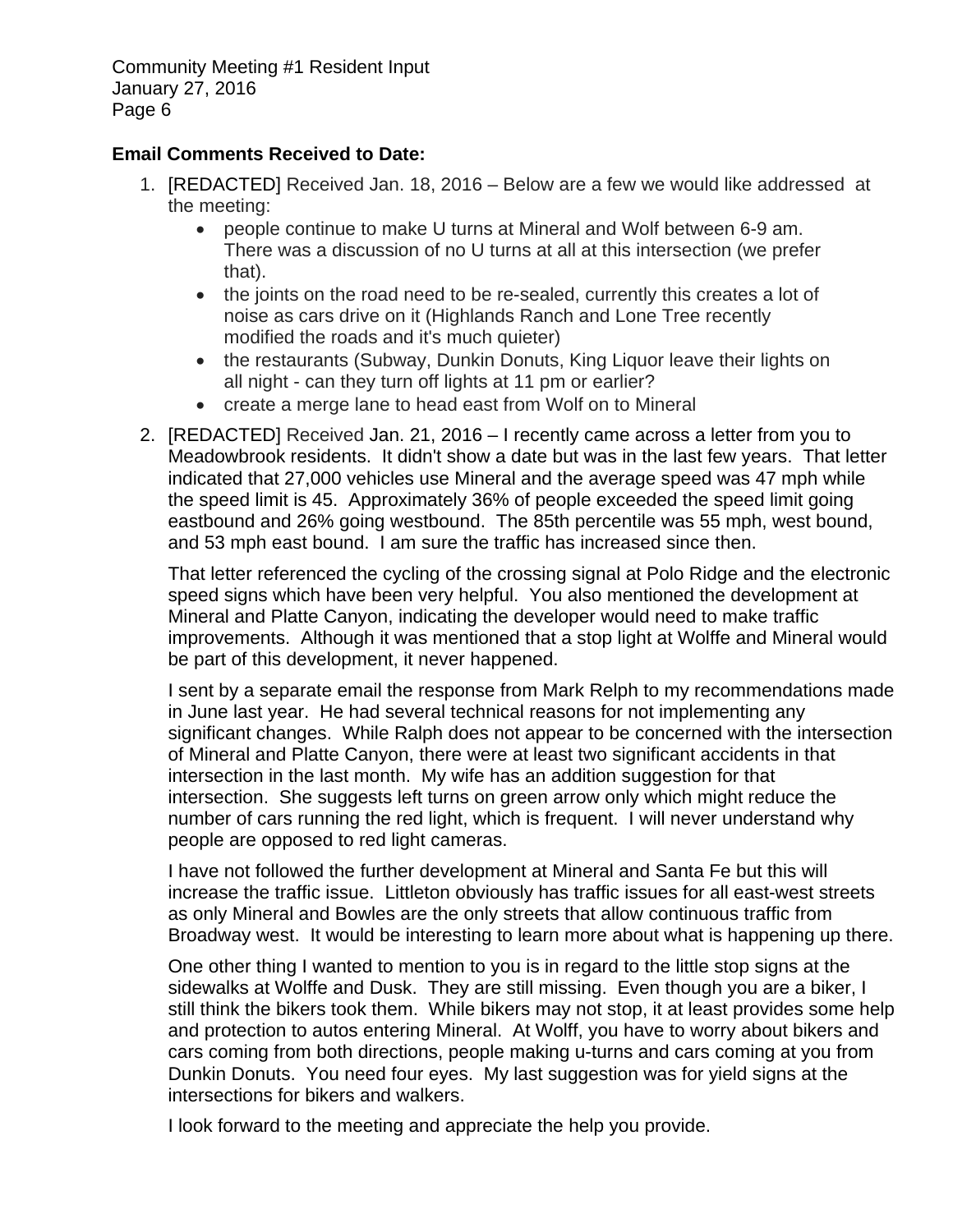- 3. [REDACTED] Received Jan. 25, 2016 I live at 4560 W. Mineral Ave, and my commute starts by heading westbound on C470. To do this, I have to make a dangerous left turn onto Mineral leaving my complex, where there are frequent accidents. Then, I have to make another immediate left off of Mineral at S Platte Canyon. The much safer and easier option would be for me to make one left directly leaving my complex at W Mineral Dr. (one block south of Mineral on S Platte Canyon, here), avoiding Mineral Ave altogether. Unfortunately, there is a no-left-turn sign and a curb here. Can we please have those removed? Patrons of the Dunkin' Donuts, daycare (under construction), and the other shops there have the same dilemma. Thank you for your consideration.
- 4. [REDACTED] Received Jan. 28, 2016 I recall that Craig Faessler may have had the position now occupied by Aaron. It seems to me that Craig's position was subcontracted to an outside firm who hired Craig. I know Craig as we attend the same church. I haven't seen him for some time.

During last night's meeting, I realized that I have been submitting my solutions for the traffic problem on Mineral and not identifying my primary concerns. So, here goes"

- the primary issue is safely entering Mineral from Meadowbrook, particularly at Wolff. It is impossible to exit Wolff and turn east on Mineral. Three lanes of traffic from both directions is a challenge. It is not safe to take a right from Wolff onto Mineral heading west. You have to wait, of course, until there is an opening in outside lane (right lane heading west) and then a car might change lanes at the last minute to go north on Platte Canyon. Watching three lanes from both the east and west and from the south (the commercial area and condos) while watching for bike riders is difficult to say the least. All of this is made more difficult by the now frequent u-turns and slowing of traffic when the light at Platte Canyon turns red. Entering Mineral from Dusk is slightly better.
- a secondary issue are the accidents at Mineral and Platte Canyon. I didn't realize that you had to work with CDOT to resolve this intersection.
- finally, the increasing amount of traffic on Mineral is a problem for which there is no solution. Further development at Santa Fe and Mineral will add to this. My biggest concern here is that we will eventually have continuous three lanes from Santa Fe to Platte Canyon at the current speed limits.

I apologize for not "sticking" around and writing these concerns on "sticky" notes but I felt I could express myself better by email. Personally, I think the concerns are well known to everybody. What is missing are solutions. I still think some of my suggestions are pretty good.

Last but not least, thanks for addressing [REDACTED] early on so that the meeting could be civil.

5. [REDACTED] Received Feb. 1, 2016 – [REDACTED] I am one of the original homeowners in the Sanctuary at Polo Reserve. I moved into my home at [REDACTED] in August of 1996 almost 20 years ago and long before the traffic became the problem it has become today.

First I would like to say that you handled the meeting very well the other night and did not let things get out of hand. Your idea of submitting our concerns in writing was a very good one, because there were several angry people there that wanted to give you an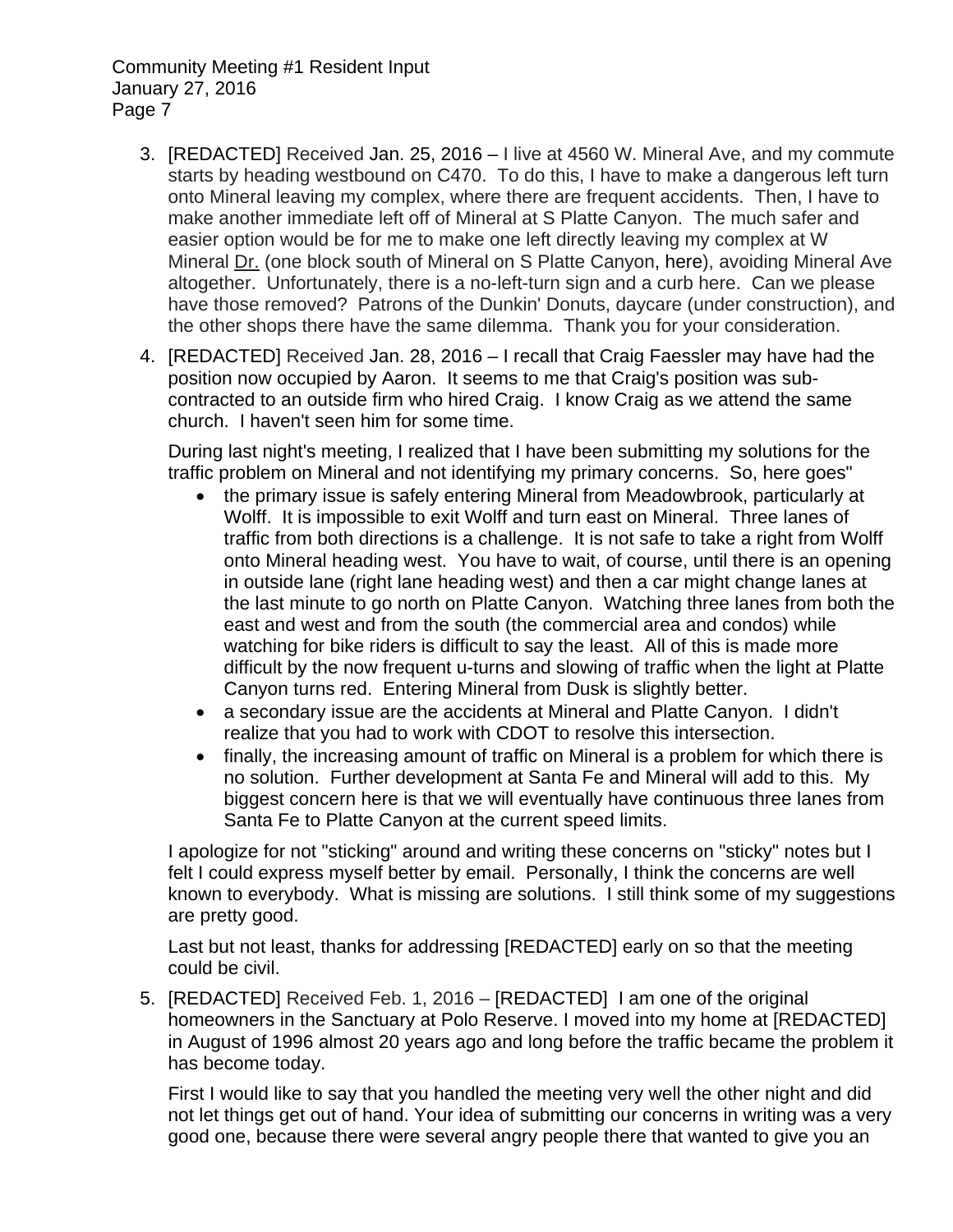> ear full, and I felt that was not fair to you because you knew we had a problem and it was best solved when you could receive our concerns and get an overall picture from everyone who will submit it, rather than dealing with the most outspoken people at the meeting.

Your idea of putting the maps of the walls and people putting sticky notes on them was ok, but that left you with a lot of sticky notes with small writing on them to try and figure out the problems. You did have sheets there to write on and I did write on one and submitted it to the pile. It only touched on some of my concerns. Those and others I will relate to you here.

Mineral has become a crowded race track at rush hour both in the morning and evening. One of the first things I would do is move your flashing sign registering the cars' speeds going east a block farther down Mineral toward Santa Fe. Why? Well, if you have a red light at Platte Canyon and Mineral and then proceed toward Santa Fe, the odds are, you are not yet even going 45 mph by the time you get to the sign. Farther down Mineral the speeds increase and that is where that light should be blinking showing the speed. If you don't think this is correct, just do the drive. The only way the flashing sign does any good now is when the cars have come into the intersection on a green light and are already going 45 mph or more.

We having a crossing light at Mineral and Polo Ridge Drive. This light is **VERY NECESSARY**, because it is the only way pedestrians who live on the south side of Mineral ( the apartments, the Overlook, and Sanctuary ) can cross Mineral to get to the sidewalk that leads to the light rail and Aspen Grove. The other two options are, trying to cross without a light, or by going West up the hill to Platte Canyon and crossing over there. That would not make any sense.

Presently, during rush hour those of us that have to exit into traffic on Mineral at Polo Ridge Drive from both the Sanctuary the Farms on the north side, actually take our lives in our hands. We just have to dart out when ever there is a small opening and hope one of the cars that are speeding down Mineral will not crash into us. The traffic is so bad in the morning that many times the school bus drivers will have a student go out and push the crossing light to stop traffic so they can enter onto Mineral. They are not supposed to do that, but if they go out the back way from the Polo Reserve Farms and try to get onto Platte Canyon to turn left to get to Mineral, they get the traffic jam both ways on Platte Canyon. They just wait and hope someone will let the school bus in.

That also does not make any sense.

A reasonable fix, and one that seems to be to be the easiest and I would think would be the least expensive, is to make the crossing light at Polo Ridge Drive into a regular traffic light during the rush hours in the morning from 6:30 AM to 9:00 AM and in the evening from 4:30 PM until 7:00 PM. The light is already there. It does not need to be changed. That light used to cycle in the evening rush hour and then someone, no one seems to know why, but someone decided to stop that. We at least could get out of our neighborhood in the evening. It has always been a big problem in the morning.

If you put this light in the regular cycle with the other lights, then those of us that have lived with this traffic congestion for years would then be able to get on Mineral from Polo